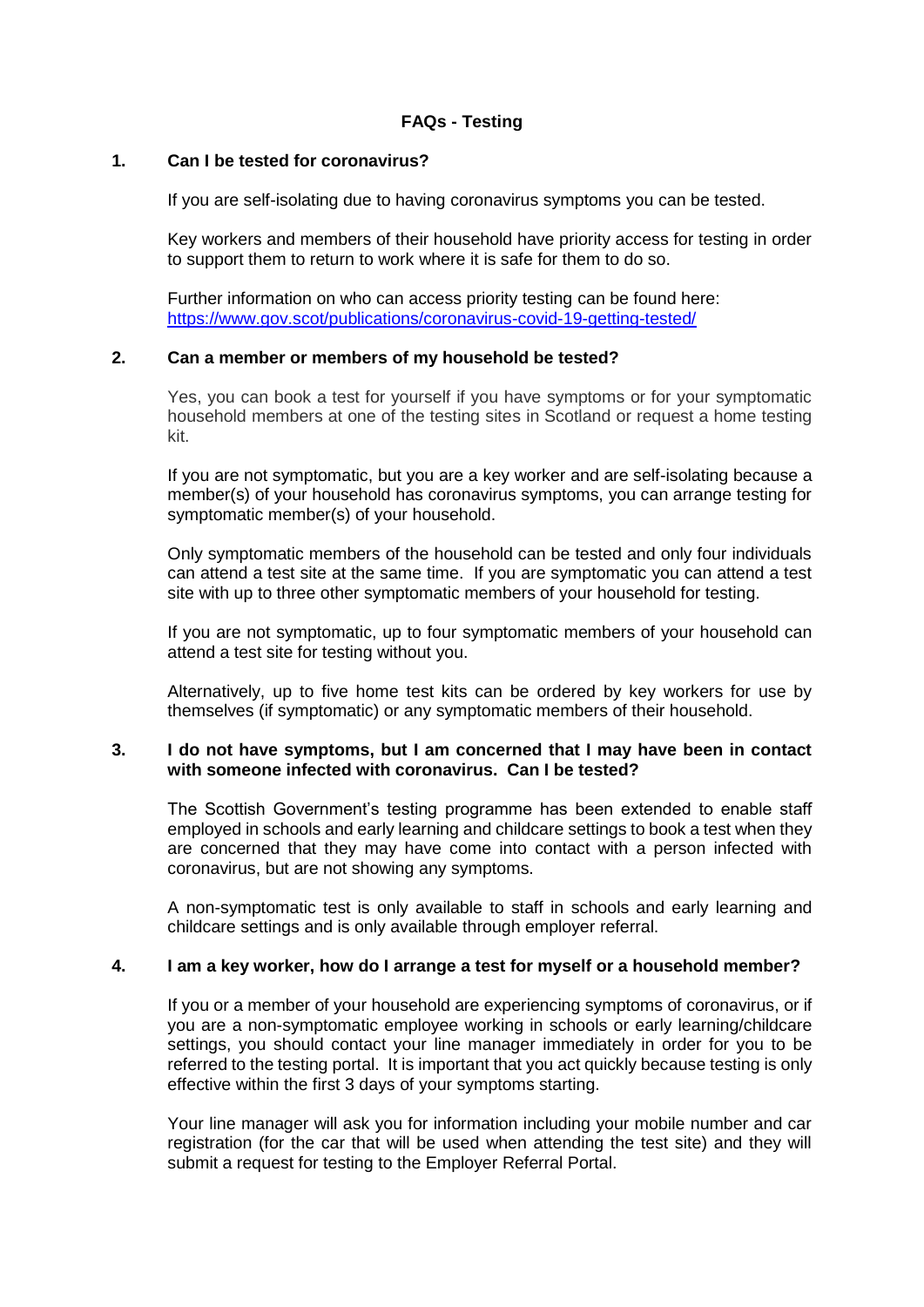Once the referral is completed by your line manager you will receive a text message with a unique invitation code to book a test for yourself (if symptomatic) or your symptomatic household member(s) at a regional testing centre.

A link will be provided to the online portal for you to register your personal details.

Once you have registered your details via the online portal you will be directed to the appointment booking system to book a specific slot at the regional testing centre.

The text message received by will say:

*Visit gov.uk/coronavirus. Under 'Testing for coronavirus' select 'Book a test if you have a verification code'. Enter the verification code XXXX-XXXX-XXXX-XXXX*

# **5. I am not a key worker, how do I arrange a test for myself or a household member?**

You can use this [self help guide: access to testing for coronavirus](https://www.nhsinform.scot/self-help-guides/self-help-guide-access-to-testing-for-coronavirus) on NHS Inform to help you select and book the right test.

### **6. What kinds of tests are offered?**

The test confirms if an individual currently has the virus. There are two options for individuals to get tested:

- Driving to a regional test site OR
- Requesting a home test kit which will be delivered to your home

Please note that regional test centres that operate the drive-through function have a limit of four people per car.

Up to five home test kits can be ordered for use by yourself (if symptomatic) or any symptomatic members of your household.

## **7. I am not symptomatic, but have arranged tests for symptomatic members(s) of my household. Do I need to attend the test site?**

If you have booked a test on behalf of a member of your household, you do not have to attend the test site with the household member. As long as that symptomatic individual's name has been booked as the person who needs the test, it will be their name on the list at the test site.

# **8. Should I attend work while I await test results?**

You should not attend work while awaiting test results if you are being tested because you or a household member are experiencing symptoms or because you have been advised by a contract tracer to self-isolate because of confirmed close contact with an individual who has tested positive for COVID-19.

If you are a school employee who is not symptomatic you should attend work as normal while you await test results.